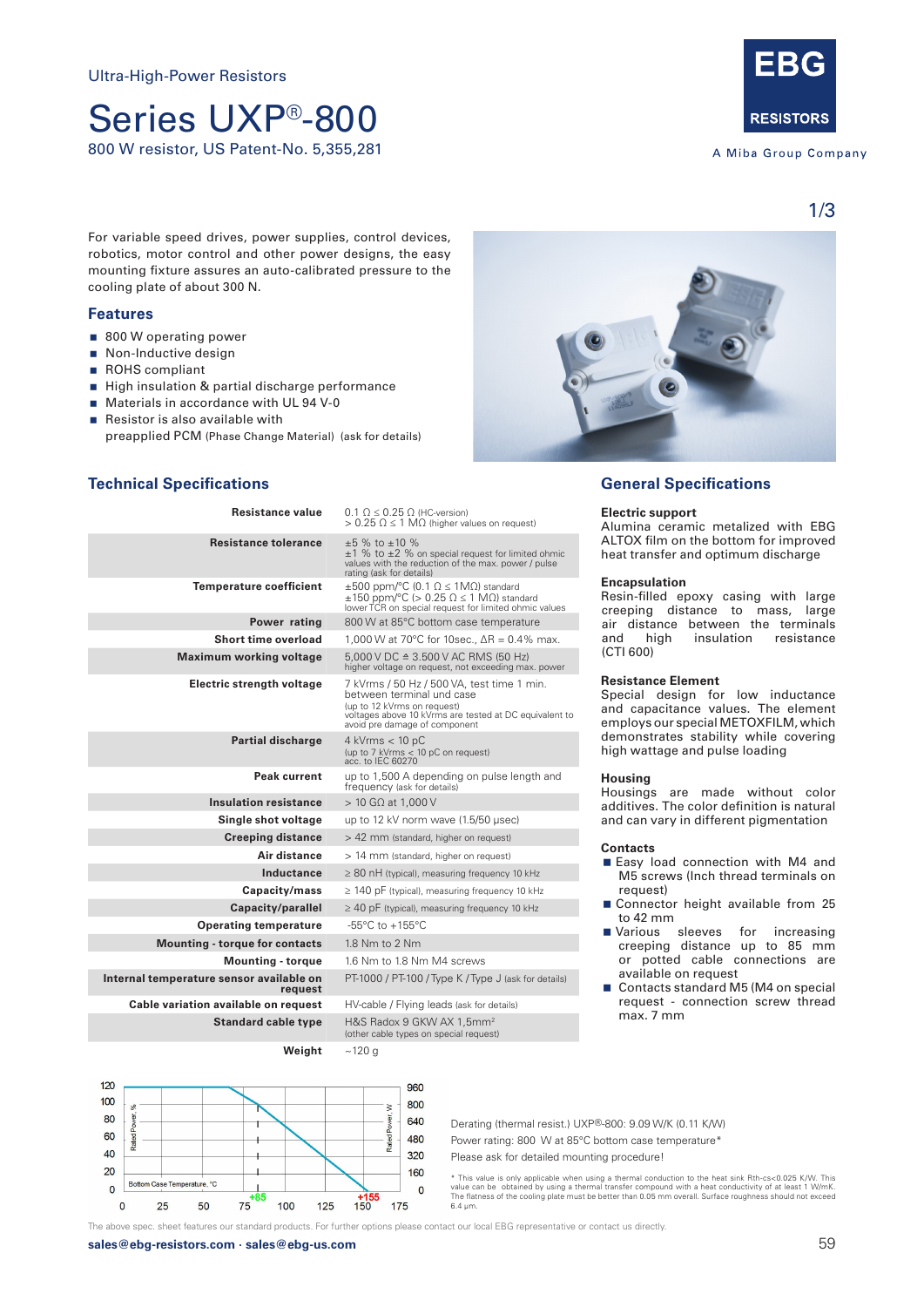# Series UXP®-800



A Miba Group Company

2/3

# **Dimensions in mm [inches] Standard Terminals**



# **How to make an order**

 **Standard terminal** UXP-800\_Ohmic Value\_Tolerance\_Terminal Height\_Contact

For example UXP-800 5R 10% 30/32 M5

 **Examples for optional terminals** UXP-800 5R 10% 25/25 M5 or UXP-800-7 5R 10%

# **Borehole Distance**



Air distance: 14mm [0.5512] min. Creeping distance: 42mm [1.6535] min.  $30*0*11*181*0*2$  $-0.5$  [0 276 $\pm 0.02$ ]  $-5 \pm 0.5$  [0.197 $\pm 0.02$ ]  $15+0.5$  [0 59 +0 02] **Terminal height 30/32** Standard **Terminal height 25/25** 39 ±0.5 1.535 ±0.02 ] Optional Optional<br>
Optional<br>
Other terminal Options (for increased air & creeping distances)<br>
Other terminal dimensions available, contact for more information

# **Terminal Options (for increased air & creeping distances)**



# **Test Specifications\***

| Test |                              | Method                          | <b>Tolerance Drift**</b> |
|------|------------------------------|---------------------------------|--------------------------|
|      | Short time overload          | 1,000 W/10sec.                  | 0.40%                    |
|      | <b>Humidity steady state</b> | 56 days/40°C/95%                | 0.25%                    |
|      | Temp. Cycling                | $-55/+125/5cycles$              | 0.20%                    |
|      | <b>Shock</b>                 | 40q/4,000 times                 | 0.25%                    |
|      | <b>Vibrations</b>            | 2-500Hz/10q                     | 0.25%                    |
|      | Load life 3,000cyl           | PN 30 min. on / 30 min off      | 0.40%                    |
|      | <b>Terminal strengths</b>    | 200 N for hexa, thread contacts | 0.05%                    |

**Please note most all of our UXP customers have their own custom designed drawing. Therefore please do not hesitate to discuss your special needs with the local representative or contact us directly.**

\*\* The tolerance drift is the possible

60068-2

change of the resistance value because of the certain test

The test methods are according to IEC

The above spec. sheet features our standard products. For further options please contact our local EBG representative or contact us directly.